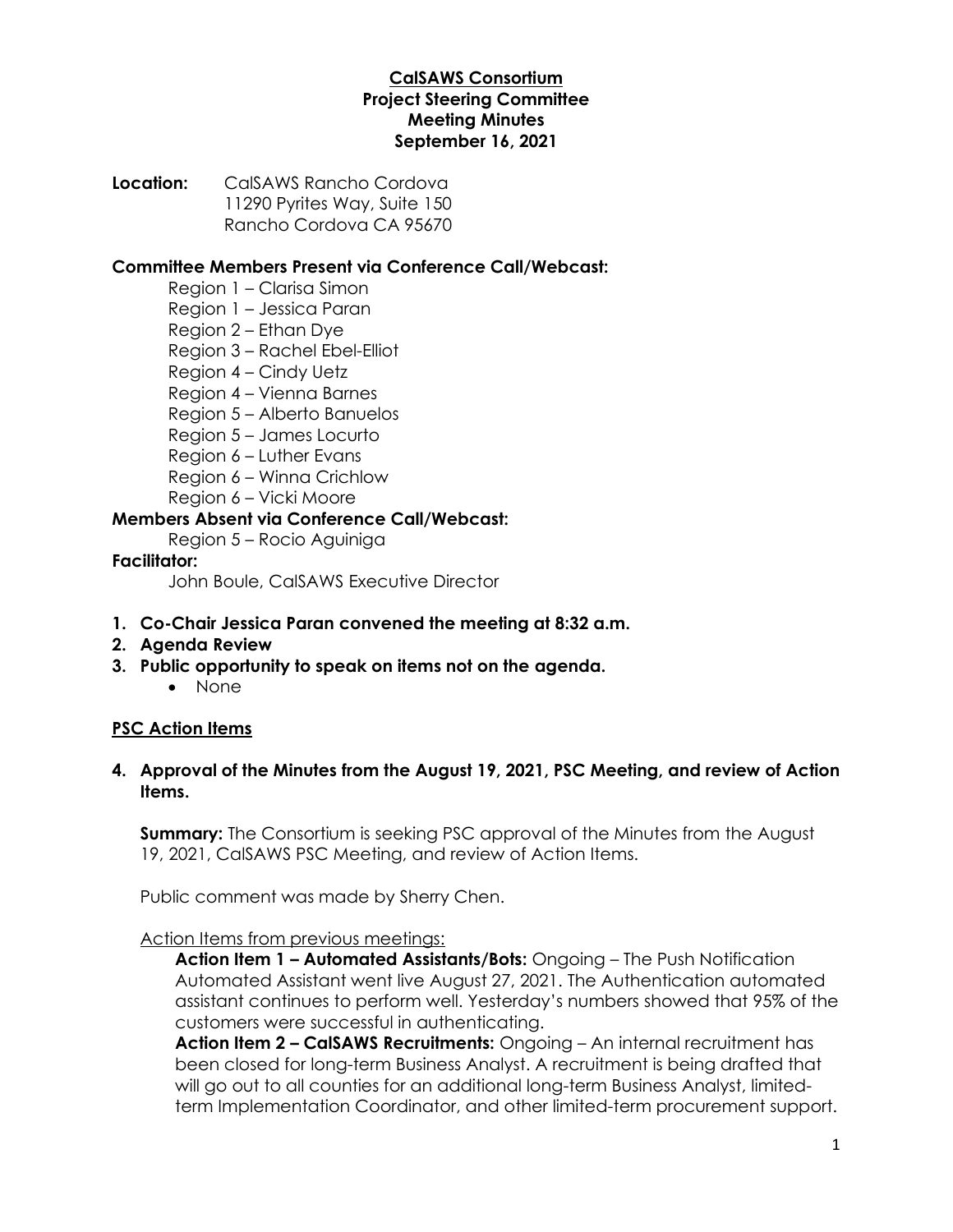The recruitment will go out via CIT and will be posted on the CalSAWS.org website.

**Action Item 3 – Analytics Reporting Design Development of Implementation:**  Ongoing – On Today's agenda.

**Action Item 4 – DEI Activities:** Ongoing - Updates will be available at the October PSC Meeting.

**Action Item 5 – Feedback on the BenefitsCal availability to the CBO Community: Open** 

**Action Item 6 – Provide overview of C-IV Rollback/contingency plans:** Closed – Seth Richman provided an overview of the steps that would be taken if a rollback is necessary. Should the scenario arise notifications will be sent with updates.

**Action Item 7 – Provide feedback on BenefitsCal environment availability assister communities:** Open – On Today's agenda.

**Action Item 8 – Disability Access Testing Results:** Open – On Today's agenda.

Motion to approve was made by Co-Chair Ethan Dye.

Motion was seconded by Member Cindy Uetz.

Member, Clarisa Simon, voted to approve.

Co-Chair, Jessica Paran, abstained.

Member, Rachel Ebel-Elliot, voted to approve.

Member, Vienna Barnes, voted to approve.

Member, James Locurto, voted to approve.

Member, Albert Banuelos, voted to approve.

Member, Winna Crichlow, voted to approve.

Member, Luther Evans, abstained.

Co-Chair, Vickie Moore, voted to approve.

Member, Rocio Aguiniga was absent from vote.

Vote was taken by roll call and the Motion passed.

## **Informational Items**

## **5. CalSAWS Gantt Chart Update**

- Seth Richman, Rachel Frey, and Dawn Wilder provided an update on the CalSAWS Gantt Chart.
- Central Print for Los Angeles County went live at the end of August 2021. The 39- C-IV Counties are positioned for cutover to CalSAWS, BenefitsCal, Imaging, and Central Print intended to occur over September 24-26, 2021.
- From an Application Development perspective, the support process that began with User Acceptance Test will continue as post cutover. For CalWIN the converted data tests are scheduled for November 2021 which sets the stage for interface testing using converted data. User Acceptance Tests will begin next spring.
- Conversion for C-IV is well positioned and ready for cutover. All the tasks to develop and tests have been executed. For CalWIN it's moving very well and collecting ancillary conversion data from the counties is going well. The development of the CalWIN conversion programs has been completed and now the team is going through the testing process. Mock Conversions will begin next spring which is done wave by wave.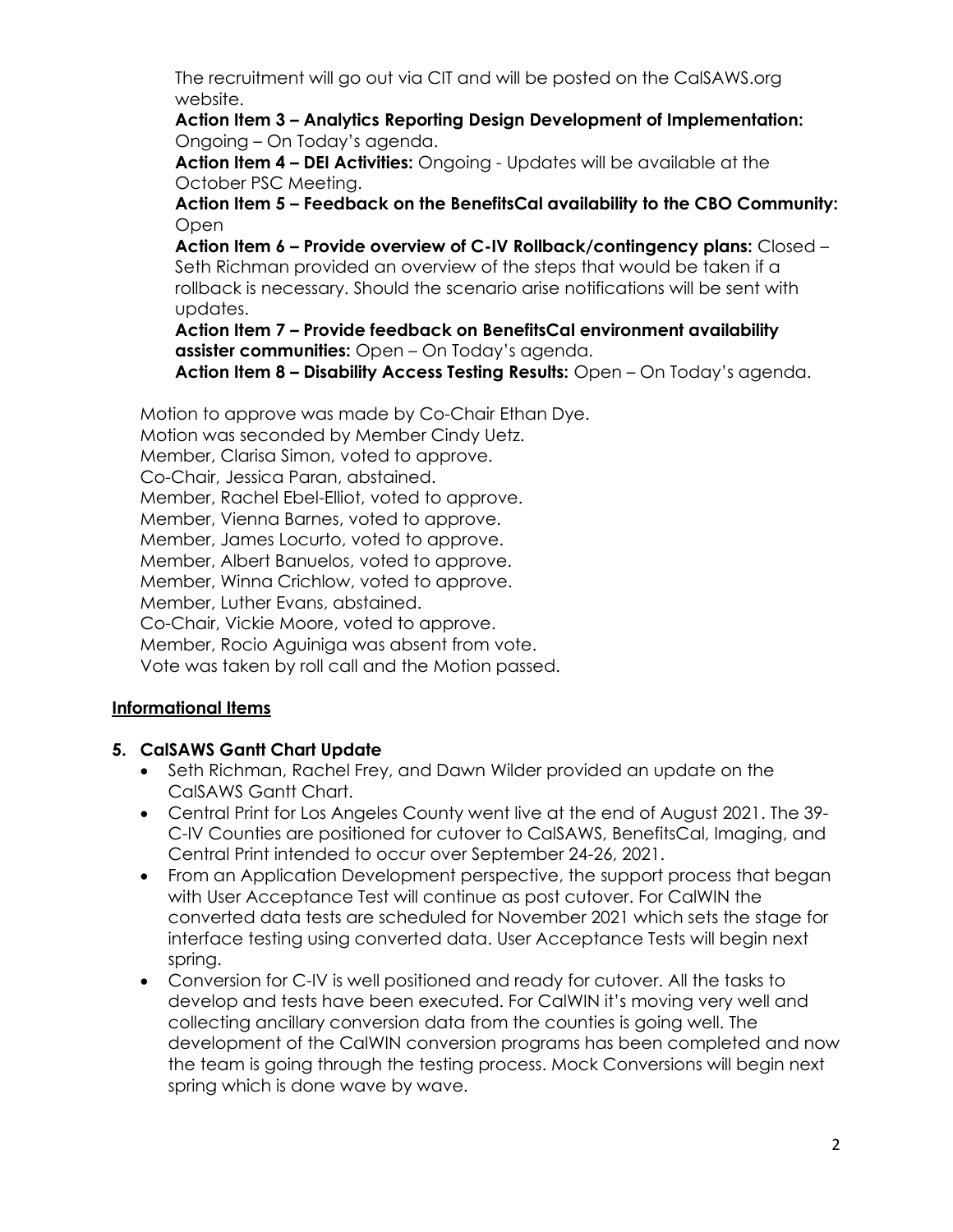- General training for C-IV is underway and about 68% of staff have signed into the live Learning Management System.
- From an Imaging perspective, for C-IV the User Acceptance Test process has been completed and is ready for go-live.
- Exciting news for BenefitsCal release 1.0 as the team completed UAT yesterday. The team has had a number of trainings for release 1.0 for various groups. Another ongoing activity is that as the team received some additional requests for changes from the advocate community, they have added an additional internal release into the BenefitsCal application that will be there for release 1.0 that is addressing the high priority comments that were received from the advocates. This is scheduled to be available to the advocates for review next week. There are ongoing communications that the team has sent out to alert people about BenefitsCal going live. There were additional items that were lower priority from the advocates that have been identified in addition to enhancement requests have been received from various usability efforts. The team is beginning to take a look at those items and begin to triage them. UAT for release 1.2 is being worked on and is on track. Release 2.0 is coming up in November 2021 and Los Angeles County will be live in the system and additional features will be added.
- CalWIN ISS has four threads and the first is associated with Business Process Reengineering and the team is in the middle of doing the future state business process reengineering effort. The As-Is has been completed and Wave 2 has begun. The team is getting through the final stages of completing the base OCM plan which will include communication approaches, change network guides, and an overview of stakeholder analysis which is scheduled to complete at the end of October 2021. The team is beginning to plan for training which includes everything around training needs assessments and the schedule. The implementation support plan is an integrated view of how the implementation efforts for CalWIN ISS overlap with the activities associated with the migration efforts for CalSAWS. The comprehensive view is for the CalWIN counties so that they may see how their UAT efforts align with the overall implementation schedule.
- From a Central Print perspective, Los Angeles County has successfully gone live. There is a training for the C-IV county portal users which allows them to check postage and the status of the print job which will occur next week. Central Print is well on-track for the C-IV cutover.

# **6. CalWIN Implementation Support Services**

- **BPR**
- **OCM**
- **Training**
	- o Juli Baker provided an overview on the CalWIN Implementation Support Services.
	- o All the As-Is Business Process Reengineering sessions with Waves 1-6 were completed. The final As-Is Work Product Sign-Off for Waves 1-6 were completed. The To-Be Business Process Reengineering is on-track. The Wave-1 To-Be Final Work Product Sign-Off for 3 counties was completed. The Wave-2 To-Be Sessions are in-progress. Waves 3-6 To-Be Planning is inprogress. Special Wave Check-In meetings completed to discuss To-Be BPR with Waves 3-6. Waves 3-6 To-Be preparation is ongoing.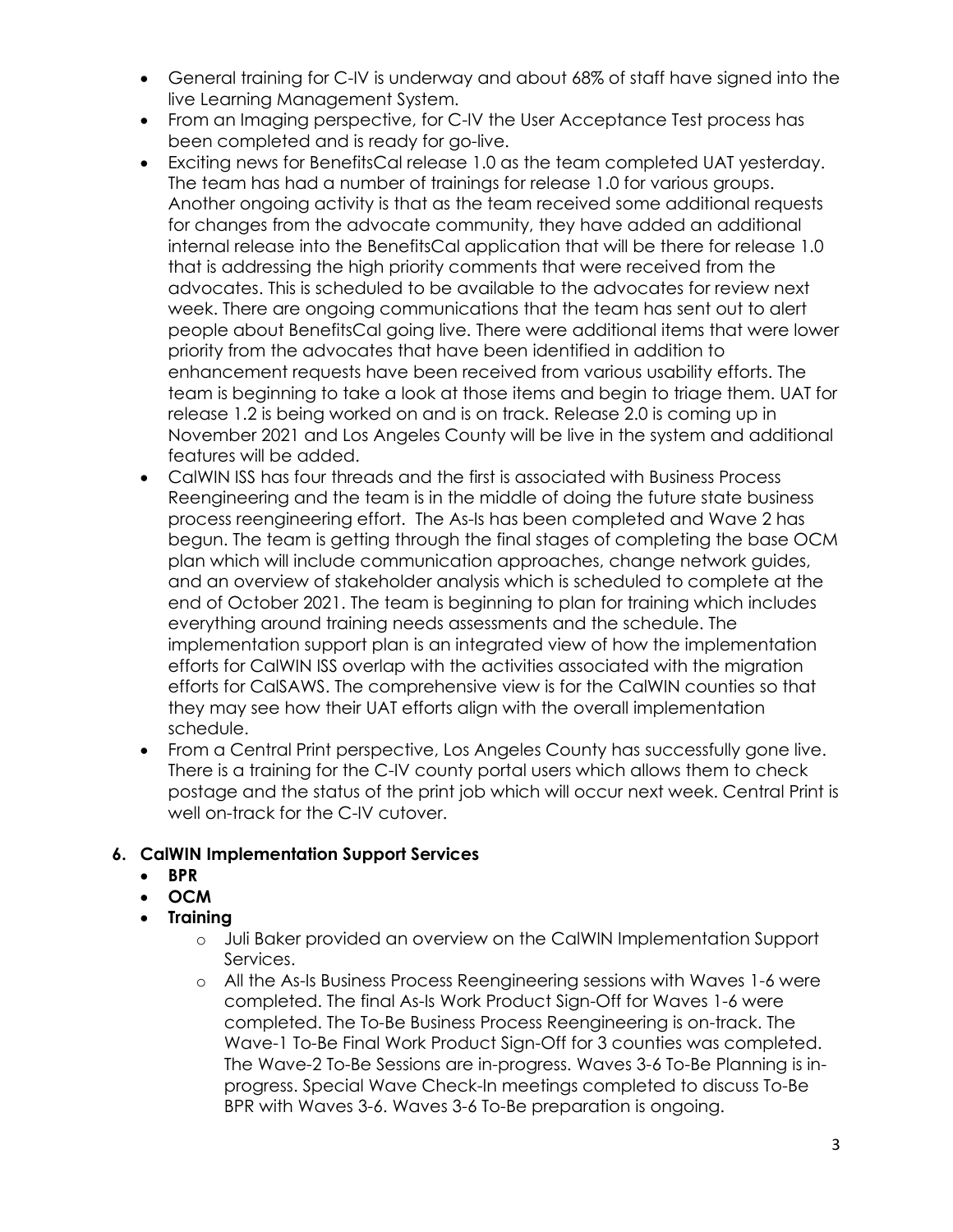- o The upcoming Organizational Change Management (OCM) topics include defining of change impacts and approach to address impacts identified from Wave 1 BPR and T-12 discussion of change readiness surveys for Wave 1 Counties.
- o The upcoming Training Advisory Council (TAC) Meeting topics include training development progress and review of completed draft Instructional Design MAPs (ID Maps).
- o There are 3 upcoming County Meetings with Contra Costa, Yolo, and Placer County to discuss draft training schedules and training roles. The next steps include review/refine the training roles and staffing numbers. Updating draft training schedules and timelines to reflect the classroom needs discussions. As well as schedule follow-up meetings to review next drafts.

# **7. Application Development and Policy Update**

- Karen Rapponotti and Lisa Salas provided an update on Application Development and Policy.
- All COLAs were run for September 2021 and the Consortium is unable to run the numbers for mass replacement. The State is still working through the direction with FNS on how those will be distributed.
- An upcoming date is the October Emergency Allotments setup.
- FNS has changed the rules in terms of what they need from the State before they'll give approval to be able to do the mass replacements. The latest update from the State is that they are working through that with FNS. The approval is needed before the team can work on mass replacements. Counties can do a manual replacement however it does not identify it as something different like a mass replacement versus a regular replacement. The October COLA will have an increase.
- At the next PSC the team will review the planned application changes for the remainder of SFY 21/22.

# **8. First Data M&O QA Transition to ClearBest**

- Jenny Rutheiser and James Dorame provided an overview of the First Data M&O QA Transition to ClearBest.
- First Data LRS and C-IV Quality Assurance M&O Services contracts expire September 30, 2021. First Data team is working with Consortium Directors and ClearBest to transition tasks/initiatives and provide access to materials needed post September 30, 2021.
- The tasks and processes are as follows: 1. Creating inventory and cleaned up SharePoint and F drive repositories 2. Created inventory of task/initiatives with assessment of factors 3. Identified mechanics, owners, activities, and target end dates 4. Conducted planning sessions with ClearBest 5. Created and followed transition sessions schedule.
- The team is on-track with transitioning tasks and ClearBest is leading with First Data support continuing.
- ClearBest QA team is adding M&O duties while continuing with DD&I reviews and testing. CalSAWS M&O hours have increased. The team plans to provide a holistic QA view of DD&I and M&O system changes with targeted testing by October 1, 2021.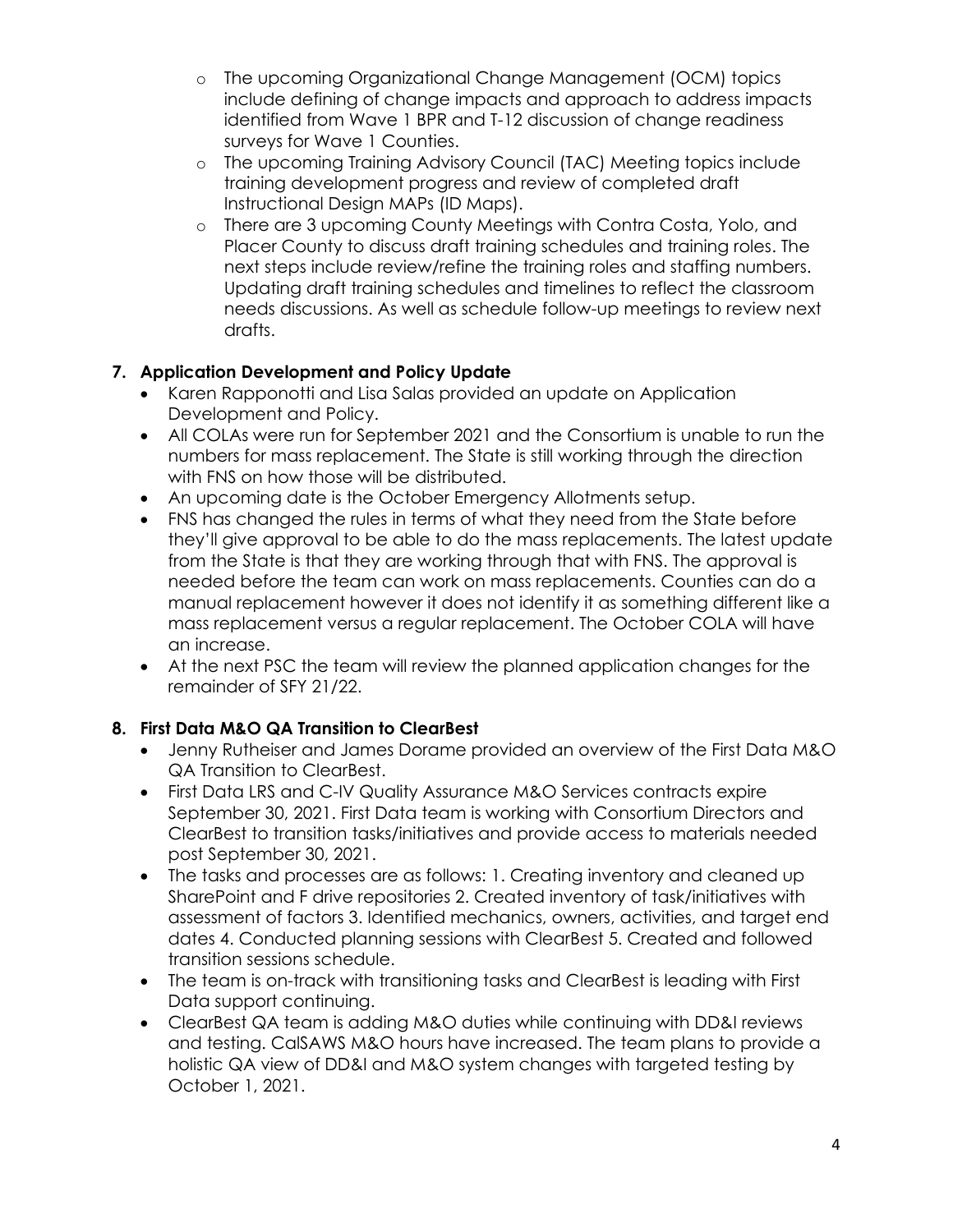- The release approach for M&O and DD&I is continuing to use the Master Test Plan to guide testing, SCR review/testing assessed holistically using scorecard, focus on the highest priority/functionality complex portions of total release, priority releases covered as the impact warrants, and release when ready covered for high-priority items.
- Key tenets for covering DD&I and M&O are by functional/test model evolving. Beginning October 1, Business Analysts/Testers follow M&O SCRs and Premise Items from inception through testing. Testing will be scenario-based. Hybrid DD&I/M&O test approach through end of September 2022. Committee participation focuses on process improvement and early guidance/discussions. Technical reviews focus on the system as a whole which includes technical impacts from upcoming changes and recommendations for improving performance/security. QA Project Management will track/report on efforts across DD&I/M&O and incorporate M&O activities/findings into Weekly and Monthly Status Reports. There is no change to QA Implementation or QA PMO efforts.

# **9. C-IV/CalSAWS Implementation Readiness/Pre-Greenlight Update**

- **Introductions**
- **Summary of Project Readiness/Risks**
- **Greenlight Calendar**
- **County Readiness**
- **County Prep Phase**
- **CalSAWS Readiness**
- **BenefitsCal Readiness**
- **Central Print**
- **IV&V**
- **Overall Summary**
	- o Seth Richman, Peggy Macias, Gabrielle Otis, Dawn Wilder, Wendy Battermann, Brian Nagy, and Kalleen Lyman provided updates on the C-IV/CalSAWS Implementation Readiness/Pre-Greenlight.
	- o Recent CalSAWS Milestones were Central Print Los Angeles cutover, county preparation phase cutover, core application User Acceptance Test, C-IV Imaging UAT, Interface Partner Testing, and CalSAWS general training started on August 30, 2021.
	- o The five pre-existing High Risks have been mitigated to Medium Risks, but two more have been added. The two new High Risks are wildfire impact on County implementation readiness and BenefitsCal Application Stability Impacted due to changes requested during later stages of UAT. A number of changes were received to the system and the team is tracking this. The volume of changes is what introduced the risk.
	- o There is a Green Light meeting for Go-Live coming up to discuss the readiness.
	- o Overall, County Readiness is on-schedule for go-live. There are two counties (three sites and nine users) affected by how Non-managed users within a Managed County connect to CalSAWS. County Prep Phase Metrics topics include login to CalSAWS, mileage rates, fiscal authorization, public hours of operation, programs to office, EBT printer alignment, and security mapping. Approximately 55% of users have logged into CalSAWS. The team is reaching out and speaking with the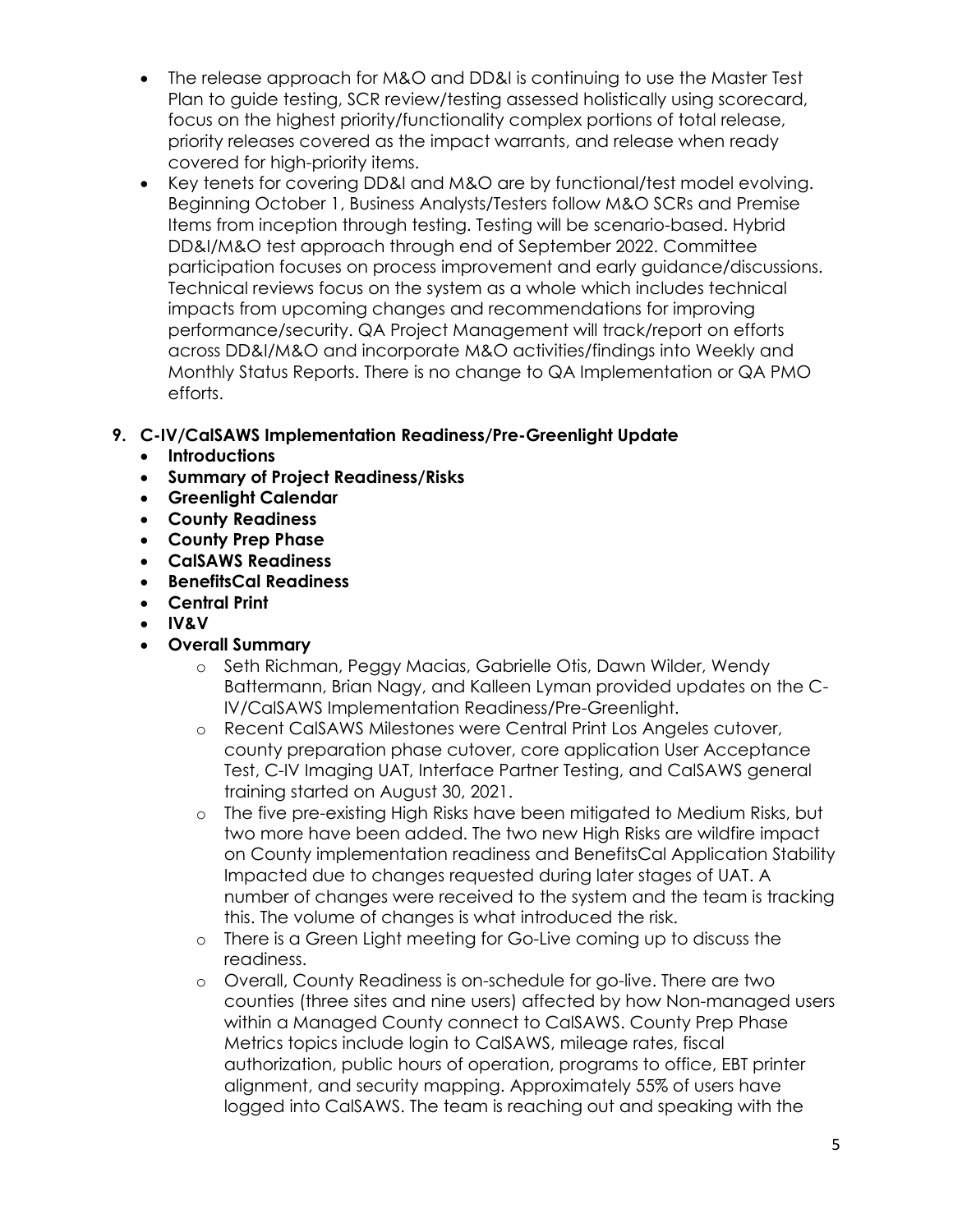counties that appear to be falling behind. This is important because when staff log in it will be a smoother go-live experience September 27, 2021. Offices with no programs associated is related to how applications from BenefitsCal get routed to the appropriate office if offices take certain applications for certain programs such as CalFresh, Medi-Cal, etc. Counties are doing a great job making those assignments. The team is working closely with Inyo and Tuolumne County to complete these tasks. The EBT printer alignment modifications default is the EBT printers are available within the office where they exist and has been configured automatically as part of the county prep cutover. If a printer is used by a different office that needs to be setup which staff will know how to do. This is not a requirement but if the counties want a printer to be available from a different office they'll have to do so. For security mapping, 79% of Counties have made modifications to their County-maintained Security Associations. Per SCR CA-226142, the Project added CalSAWS Only Groups to the C-IV Project-Maintained Roles. For Counties that use the Project-Maintained roles, they will already have the association to new CalSAWS groups.

o Overall, CalSAWS Project readiness is on-schedule. Application readiness is 100% complete. There are two Medium Risks being watched which are Risk 208 – CalHEERS release readiness delays may negatively impact CalSAWS delivery timelines, slowing critical updates to counties and Risk 226 – COVID-19 relief efforts may impact CalSAWS DD&I schedule. The CalSAWS UAT for CalSAWS Core including State Reports good news is the team has completed 100% of executing all scenarios and everything has passed. There are no open defects, and the team is ready for go-live. Integration readiness has completed testing with the counties, State, and CalWIN which makes this ready for go-live. There have been 7 conversions ran with 3 of them complete dress rehearsals and 4 of them step-by-step to confirm the completion of the converted data. Conversion readiness is 100% complete with one medium risk item which is Risk 249 – C-IV Cutover activities are At-risk of completing within the planned 84-hour window. The CHG0031094 for C-IV conversion cutover will be reviewed for approval during the Tech Cab meeting next Wednesday, September 15, 2021. Imaging readiness has 100% completed performance/stress testing for CalSAWS Go-Live and DB differential ongoing data sync. The penetration testing for Hyland Platform will be wrapping up in the next couple of days. Risk 248 – Delays in the C-IV Image Migration has become a medium risk and in a monitor mode. From an Imaging UAT perspective, the team is at 100% complete and there are no critical/high defects that remain. The Consortium validation of the differential process was completed. From an Analytics readiness perspective, the team keeps performance testing and is in good shape in being able to fit within the window. Immediately post cutover as the team processes all the data into the new reports that are going to be available to staff. All historical scheduled reports prior to September 24, 2021, will be available on Monday, September 27, 2021. CalSAWS project teams will provide County support during this week of CalSAWS Go-Live where they can. From an Ad Hoc Reporting and Analytics perspective, it's almost complete with one watch list item which is establishing connectivity with Ad Hoc Reporting – APEX Reporting. The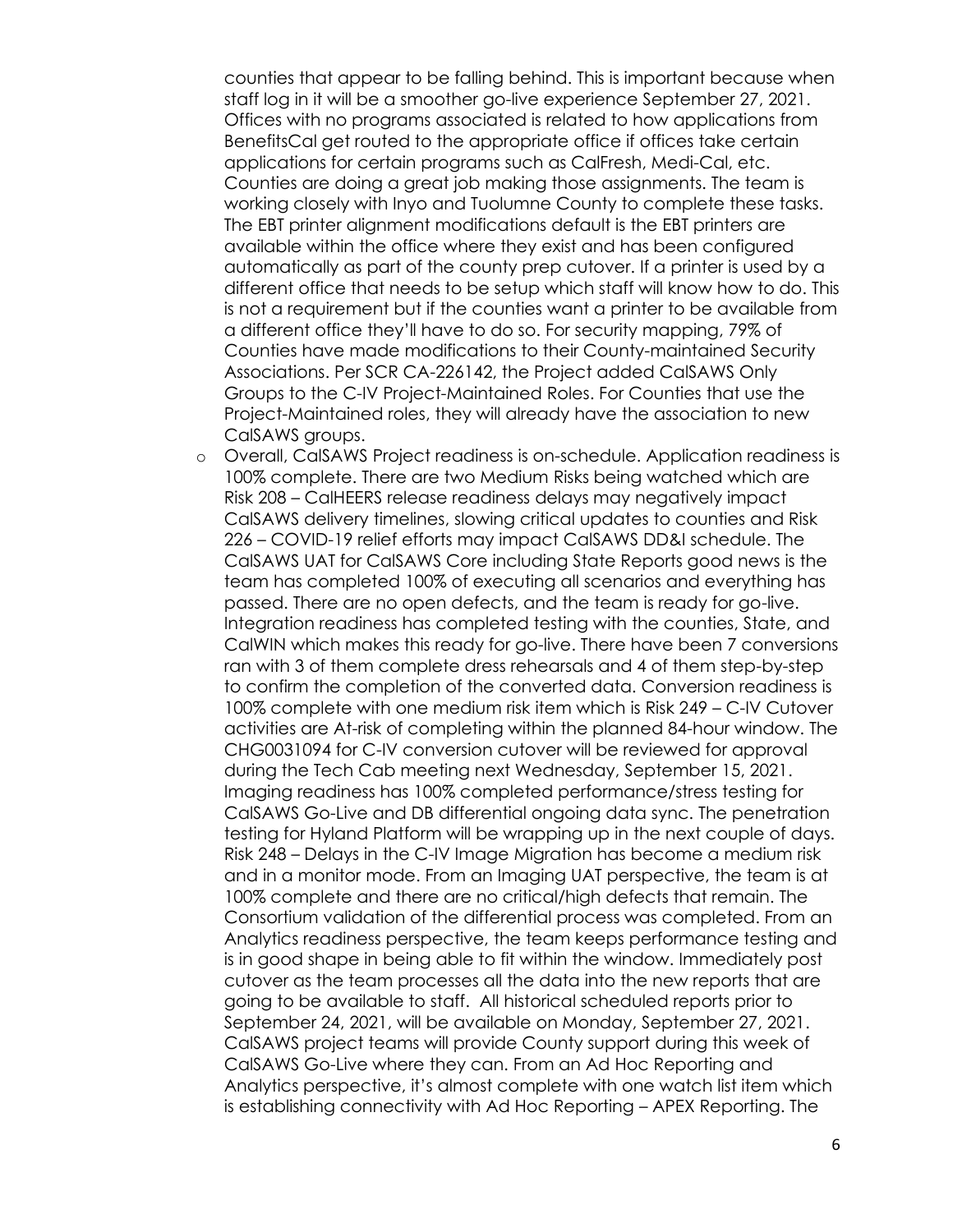technical team has a solution for impacted Counties to use a VPN, which will allow network access to APEX reporting. The follow-on discussion for the security mitigations will be used to identify an agreed approach to support cutover and enabling APEX application access.

- o From a technical readiness infrastructure perspective, there is only one county left to finish the un-managed laptops in managed Counties access enablement until it's completed. An additional validation of the secure file transfer process will take place. Connectivity enablement for unmanaged laptops from managed Counties is on the QA watchlist. The Lobby Management Enablement will be upgraded prior to the conversion event which is targeted to complete by tomorrow. Overall, Operations is making great progress. Completing online performance and stress testing is 90% complete. Risk 237 and Risk 240 will continue to be monitored closely. From a Batch Performance standpoint, the team has completed testing for all major cycles. CalSAWS and ForgeRock 40 County Online Performance Test is on cycle 3 and APIs are being tested. Overall, technical readiness for Identity Access Management is on-schedule. Performance and stress testing as part CalSAWS Go-Live will be completed on September 21, 2021. There are no performance issues that have been noted. Technical Readiness – Security is progressing well. Customer Service Center is on-track and ready for cutover. The operational scaling is focused on building out the organization capabilities. The focus is to monitor and count every user that logs in.
- o Training readiness is underway and on the third week of the four-week training cycle. Training is focused on the differences and is a set of webbased training modules that explain the key differences on how to interact with them. There is curriculum that is available to different classes of workers and the way it is currently measuring completeness is based upon curricula which may be under counting completeness. On daily calls the team is told that staff are taking specific WBTs that might not be the full curriculum and may not be clicking the complete button. The average training shows complete of about 33% which is slightly behind, and the team is looking at enhancing the report. The revised reporting will be available to the Training Coordinators within the counties themselves. Implementation readiness and Change Readiness have been 100% completed. The team is setting up the Command Center which has been ran for the county prep phase. The post deployment support is where we'll have staff in offices if that's requested as well as central command support. Office-level support are individuals identified within the counties who will have access to the Command Center. To manage pending C4Yourself applications the Project has sent revised CIT 0158-21 and revised CIT 0002-21 to help counties understand preparation activities related to e-apps. These are the actions that must be completed before Go-Live to reduce manual transfers. Cases that are pending and in transferred to C-IV status will be transferred/converted to CalSAWS. If not transferred then, cases not linked and in transferred to C-IV Status and not pending/approved in CalSAWS will not be converted to CalSAWS. The required actions are to assign staff to recreate the case in CalSAWS using C-IV PRT, you can find unprocessed e-apps. The planned conversion and direction using PRT going forward for all C4Yourself e-application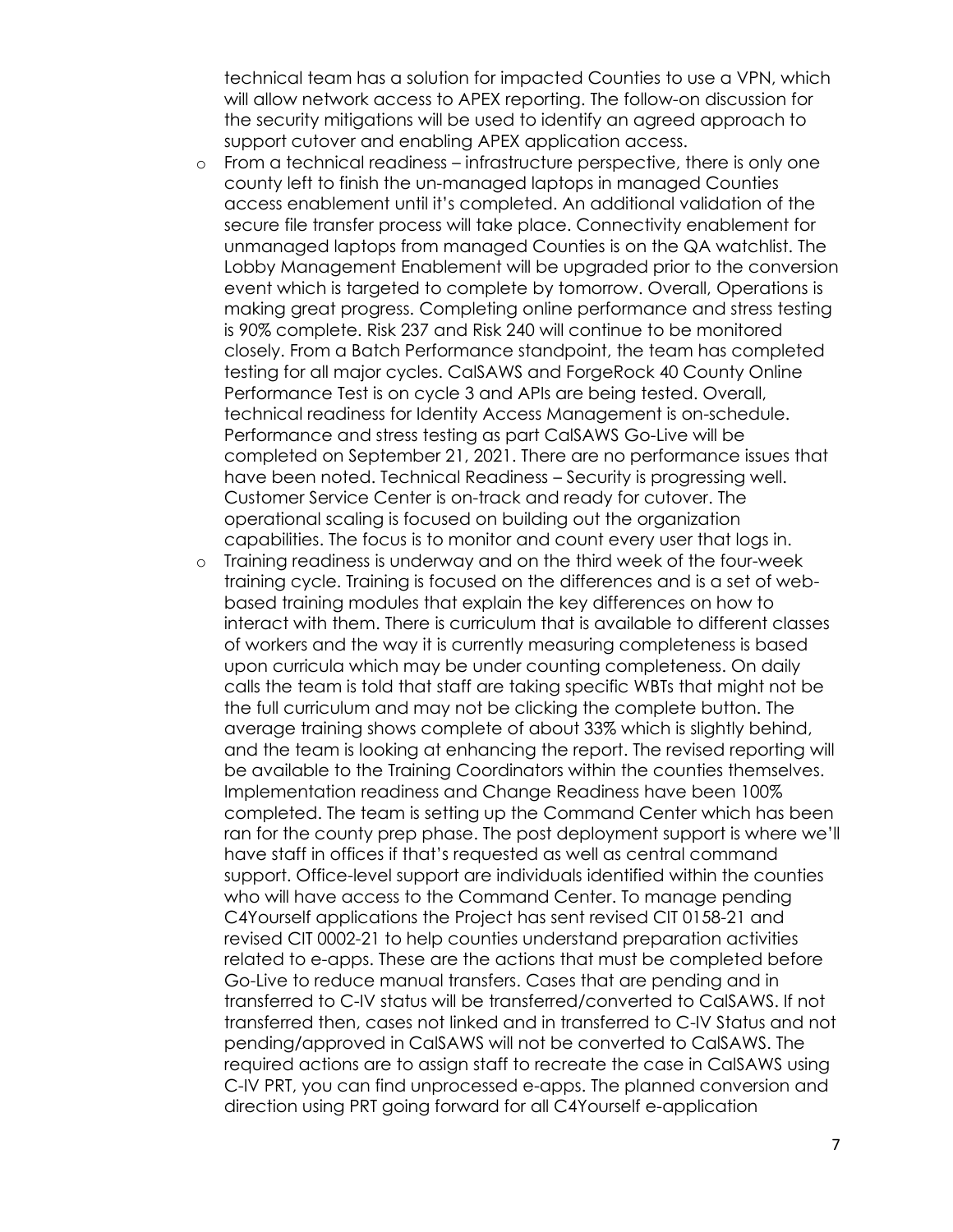information was not scheduled to be converted to CalSAWS. C-IV PRT will be available for 12 months post go-live. Counties can access C-IV PRT to verify original application and e-signature. Research is being conducted to determine best option to transfer e-app/signature information from the C4Y database into CalSAWS. Discussions are in progress for determining timeframe for availability of PRT beyond 12 months.

- o Overall, BenefitsCal is on-schedule for go-live. Additional milestone added to exit UAT for the Partner/Advocate requests was completed. The Partner/Advocate enhancement requests that were made about two weeks ago have been developed and are in testing now. An invite will be sent out to demo those functions and features to State Partners and to the advocate community on Monday, September 20, 2021. In a follow-up to an action item the team will be giving access to the advocate community to use BenefitsCal in a training environment for subsequent testing and validation. Production connectivity tests is well underway and is almost complete. The team is preparing for Go-Live and Green-Light. The Systems Test status now how zero Severity 2 defects and zero Severity 1 defects. Independent Test status is now down to two scenarios that need to be completed. The advocate enhancements are being watched to extend testing to the delivery of those enhancements for 1.0. The team is down to only 10 Severity 3 which are low issues as a workaround is in place. All UAT test scenarios were completed two weeks ago. As of yesterday, UAT exit was approved. Integration readiness is 100% complete with one watch item which is Risk 235 – The BenefitsCal Project Release 1.0 may be delayed due to integration with the CalSAWS Interface. Technology, Conversion, and Training readiness have been 100% completed and are ready for go-live. All content related to Training is available on YouTube. Our third-party ADA test vendor provided the results of their round of testing where they tested each type of screen within the BenefitsCal application. The team has reviewed their findings and three required a change which are being tested today. Implementation and Change readiness is moving well and on-schedule.
- o The BenefitsCal Feedback Loop engages multiple stakeholder groups throughout the Project from Procurement through Post-Production. BenefitsCal will follow a process that involves prioritization, triage, resolution and validation. Triage, prioritization, and validation engages internal and external stakeholders. Feedback is prioritized using the designated scale. The application flow was evaluated for user experience and usability per screen. Errors were identified when a user had an issue understanding or completing an action. 92% of actions were successful. There were 40 total enhancements identified from errors that were experienced by multiple users. 14 enhancements are prioritized for Release 1.0 due to the impact on the overall customer experience. 36 enhancements will be addressed in upcoming releases of BenefitsCal to continue to enhance the customer experience. There were positive customer insights that show that customers feel comfortable with the system. Customers notice the UCD approach and enjoy being part of the process. A time and motion study was done to see how long it takes to process an application. On average customers are going through the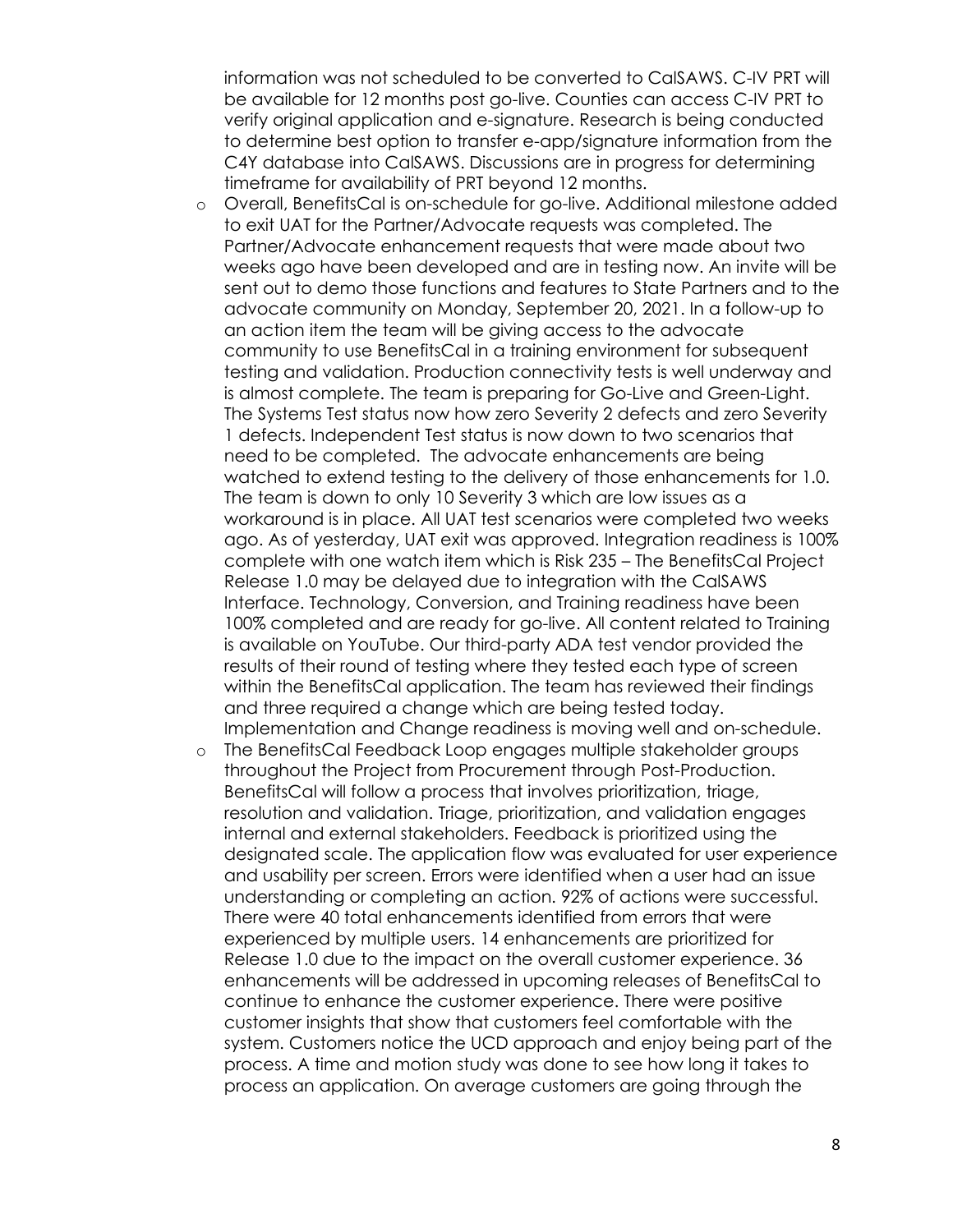screens quickly at an impressive rate of 14 seconds per screen. On average it takes 28 minutes to complete an application.

- o From a Central Print Readiness perspective, it's in good shape and ready for the cutover. From a load perspective, the team already processes all three SAWS systems.
- o Independent Verification and Validation (IV&V) Confirmation is going well and on-schedule. For CalSAWS Conversion, Imaging, Analytics, Test, UAT, and Training are on-track. For BenefitsCal Development and Training is ontrack. Test and UAT are slightly behind but are being monitored closely. Central Print is successful and on-track.
- o Overall, project readiness is on track to meet all C-IV related requirements by Go-Live dates.

Public comments were made by Terri Prior and Jennifer Tracy.

### **10. Procurement Update**

- Tom Hartman provided an update on Procurements.
- The team continues to work on the requirements for development and socializing them with Consortium staff. All procurements are going well.

### **11. CalSAWS Innovation Phase 2**

- Gaurav Diwan provided an update on CalSAWS Innovation Phase 2.
- The project has moved into phase 2 of the innovation program. The second phase is more challenge focused. To add a little fun the team created a Shark Tank-like program where the top ideas get presented to a panel of sharks who are Directors from Member Counties. The Directors vote on the best ideas. Phase 2 was launched earlier this summer and the first Shark Tank was conducted. Three ideas were selected for prototype. The next Shark Tank event for the second business problem is scheduled for November 2021.

## **12. State Partners Updates**

- **OSI**
- **CDSS**
- **DHCS**
	- o OSI Brandon Hansard
		- OSI had nothing to report this period on review with federal partners. OSI is working with their IV&V team and focusing on migration efforts.
	- o CDSS Jessica Abernethy
		- CDSS thanked the BenefitsCal team, CalSAWS, DHCS, and advocates for the portal effort. CDSS truly appreciates the partnership. CDSS is in the process of drafting a disaster CalFresh Plan for counties impacted by the Dixie fire. The CalFresh team has been meeting with those counties on a weekly basis and are hoping to submit the plan to federal partners for approval by the end of this week. The CalFresh team is also working on finalizing an ACL that will provide guidance on an automated pause of TNT recertifications for 24-months. The draft guidance for this policy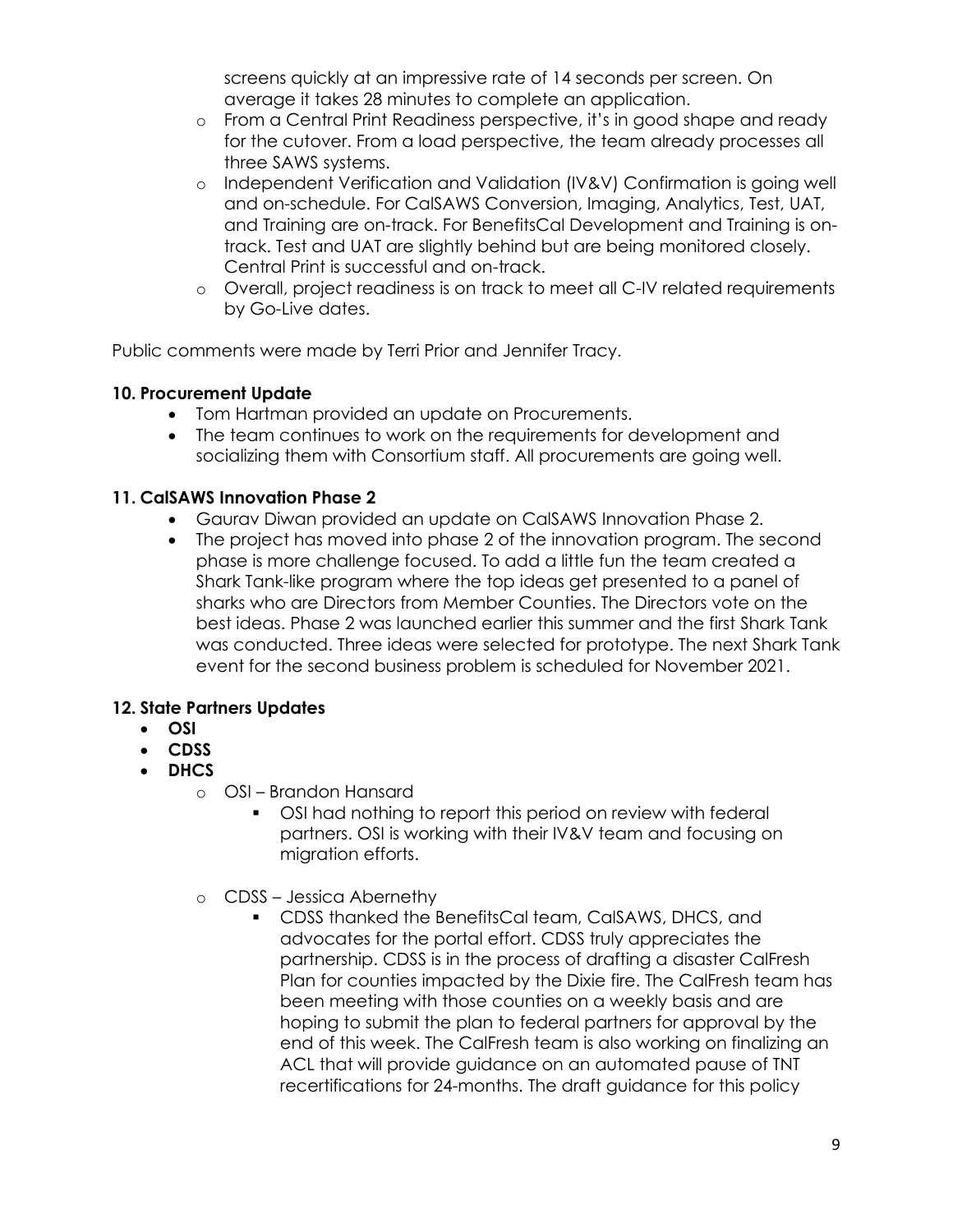went out to stakeholder review on September 13, 2021, and comments are due on September 20, 2021.

- o DHCS Katie Mead
	- DHCS also thanked the team for their efforts. The pregnancy expansion is still set for implementation on April 1, 2022. MEDIL 1-13 was published on August 31, 2021. The team is working with CalSAWS partners on implementation. Medi-Cal ACWDL draft has been submitted to SAWS on August 31, 2021, for review. DHCS sent out the state plan amendment was submitted to CMS on August 31, 2021. An approval date is expected on November 29, 2021. DHCS is providing monthly updates at monthly TRT meetings and through a county workgroup. The COVID-19 PHE allowable activities during the COVID-19 PHE ACWDL should be published this week.

# **13. Regional Updates**

- Region 1 Jessica Paran
	- o Region 1 counties are very busy making the transition back for most of their staff to return to the office. Many of their staff have been in the office and have had folks working from home. The counties are working through some COVID-19 policies around vaccinations and preparing offices to welcome people for me in person presence. All the counties are preparing for go-live.
- Region 2 Julie Conwell
	- o Region 2 has been dealing with many fires from Alpine, El Dorado, Nevada, Placer, and Yuba Counties. All counties are working through migration and are completing their planning.
	- o Alpine County is still working through some internet issues.
- Region 3 Rachel Ebel-Elliot
	- o All counties are busy working on their LMS training and updating county BPR for migration. The counties are also completing their county prep phase activities. A few counties in Region 3 have been affected by wildfires. There has been an increase of COVID-19 cases in a few counties.
	- o Trinity County reported out that they are currently affected by four fires and have had staff called away as disaster response workers.
	- o Humboldt County is reporting that their most recent training class has just come out to the floor, and they have three Eligibility Workers with two Integrated Case Workers.
	- o Colusa County reported that they will have six new Eligibility Staff starting around go-live.
- Region 4 Vienna Barnes
	- o Region 4 has several counties getting ready to transition over to CalSAWS. There are a couple counties dealing with wildfires. In a few counties there is an increase of COVID-19 cases which is affecting staff and workload.
	- o Kern County setup three shelters to accommodate residents from the fires.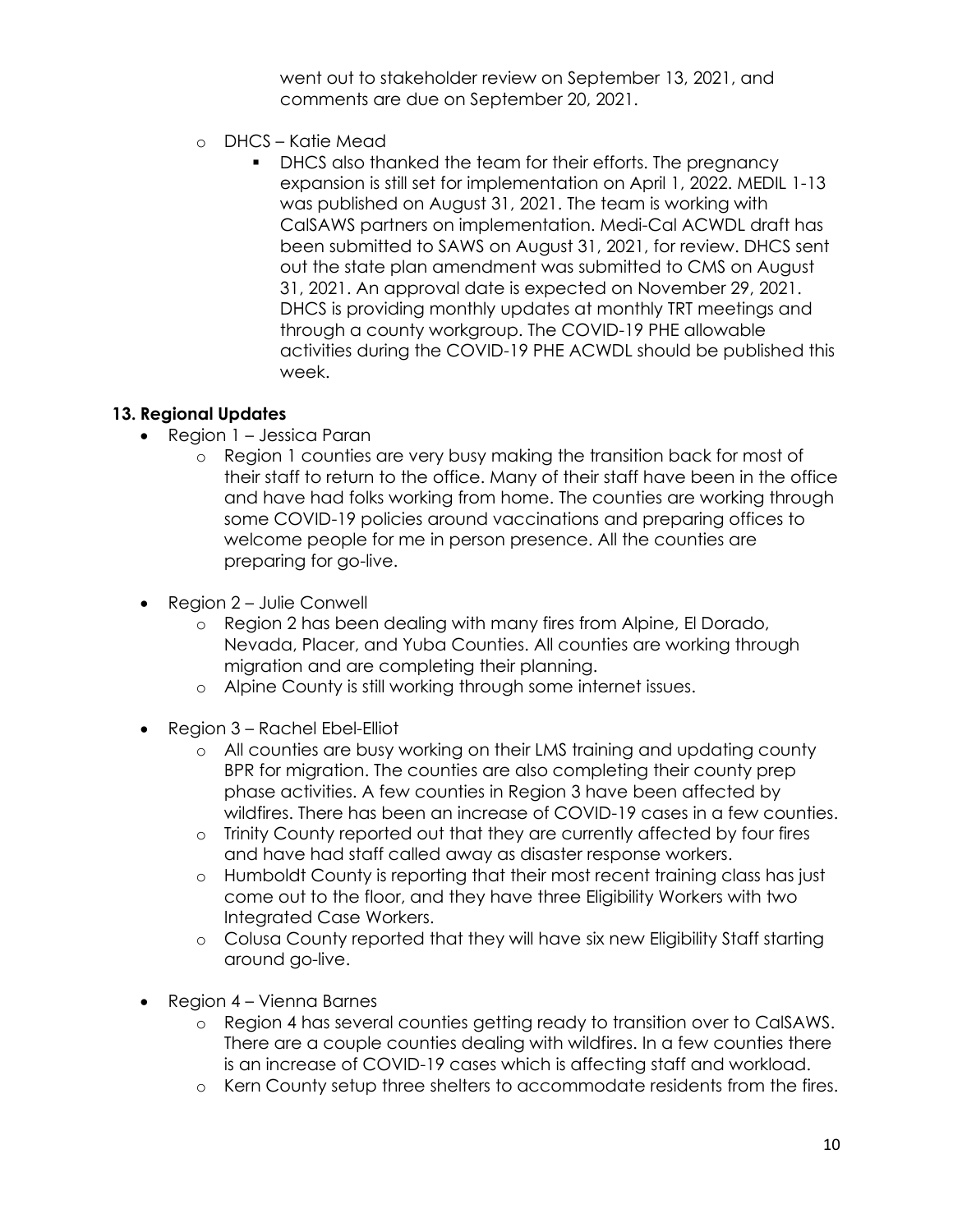- o Tulare County recently had two major fires start and they are in the process of setting up sheltering/temporary evacuation points.
- Region 5 James Locurto
	- o Orange County is implementing DocuSign agency-wide. Orange County has also selected a CalSAWS campaign which is "Flying into CalSAWS". The county sent their appreciation to San Diego County for the great idea.
	- o Riverside County hosted a CalSAWS town hall on September 7-9, 2021. There were over 1,400 team members and they shared information about CalSAWS. The Communications team is putting together a video for customers and CBOs about the CalSAWS BenefitsCal implementation to increase awareness in the community. The video will be posted on social media channels. A podcast about BenefitsCal for customers and CBOs has been recorded and will be shared on Riverside County's YouTube Channel.
	- o San Bernardino County staff are completing the CalSAWS training in preparation for migration. Great statistics are coming out from the Authentication Bot.
	- o San Diego County received an additional seven dedicated CalSAWS positions (1 manager, 1 secretary, and 5 program specialists). CalSAWS kickoff is planned for December 2021 and will fully engage all county eligibility staff and the guest speaker will be Gilbert Ramos.
	- o Santa Barbara County has been interviewing to replace a Deputy Director that retired. The announcement is expected soon. They are also recruiting for the Chief Financial Officer.
- Region 6 Winna Crichlow
	- o Los Angeles County DPSS is in the process of working with their offices to plan for reopening the lobbies to the public. The county is working on enhancing their intake call center. The team is in the process of coordinating a vaccination drive to ensure compliance with the Board of Supervisors mandate. Los Angeles County has been working with teams to keep them aware of all the cutover activities and all the changes that are coming with the portal/new imaging solution.

## **14. Adjourn Meeting**

• Co-Chair, Jessica Paran, adjourned the meeting at 11:59 a.m.

| <b>Action Items</b>              | <b>Assigned to</b>  | <b>Due Date</b> | <b>Status</b> |
|----------------------------------|---------------------|-----------------|---------------|
| <b>Automated Assistants/Bots</b> | Seth Richman        | Ongoing         | Open          |
| Pilot Status Update              |                     |                 |               |
| 2. Provide update on CalSAWS     | <b>Holly Murphy</b> | Ongoing         | Open          |
| recruitments.                    |                     |                 |               |
| 3. Provide regular updates on    | Luz Esparza         | Ongoing         | Open          |
| the status of Analytics          |                     |                 |               |
| Reporting Design,                |                     |                 |               |
| Development, and                 |                     |                 |               |
| Implementation.                  |                     |                 |               |